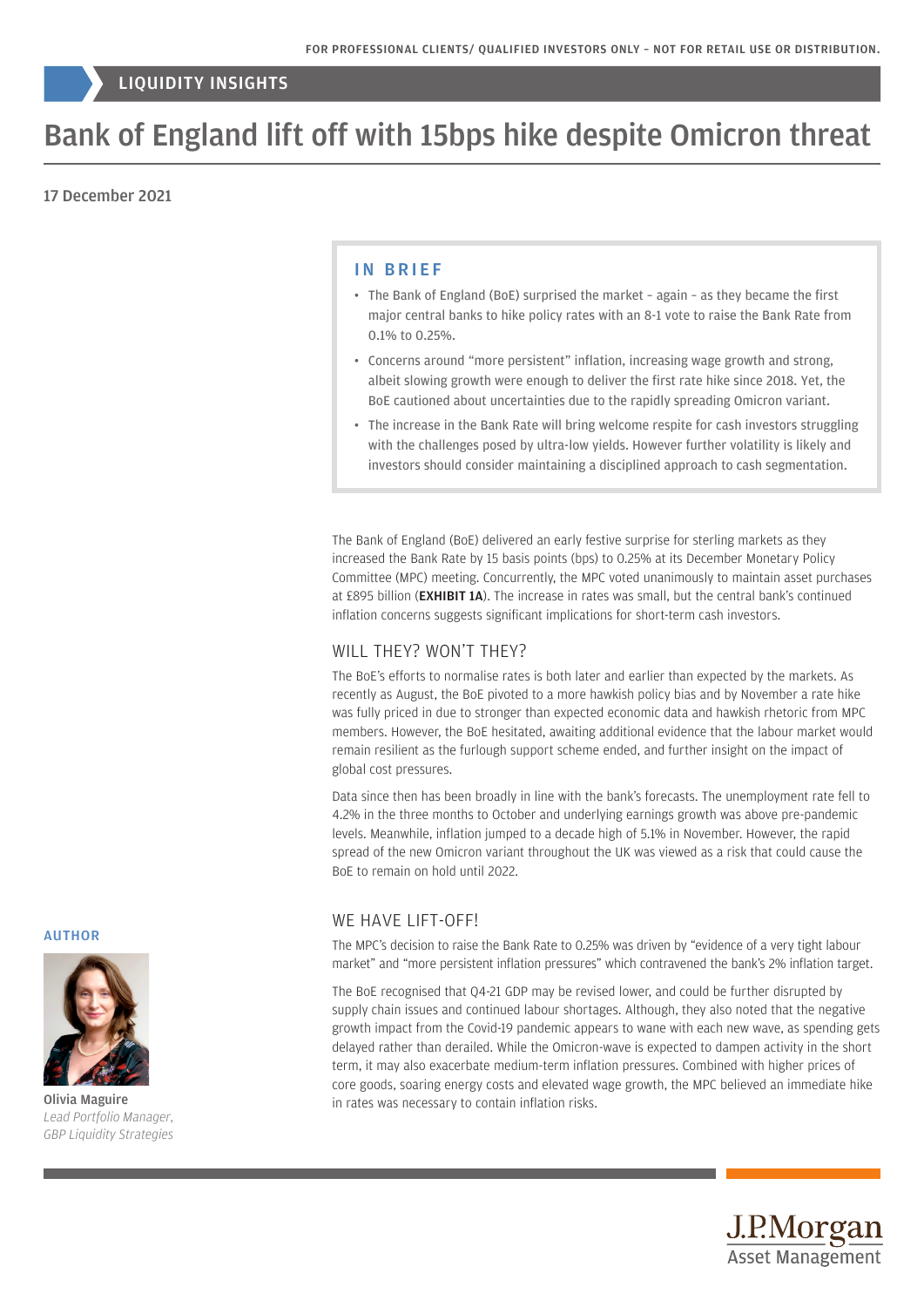This is the first change to the Bank Rate since the BoE slashed rates from 0.75% to 0.1% in March 2020 (EXHIBIT 1B), in response to the pandemic, and the first hike since August 2018. Nevertheless, interest rates remain at historically low levels with the mini-hike only restoring base rates to the prevailing level following the Brexit referendum in August 2016.

## WHAT NEXT?

In retrospect, the BoE's latest rate hike represents a dramatic pivot from expectations of negative base rates as recently as the first quarter of 2021. With inflation now "more persistent" than expected, the hike could signal the start of a new interest rate cycle. Indeed, the MPC noted that some further "modest tightening of monetary policy" is likely to be required to meet its inflation target.

However risks remain balanced, the impact of the Omicron variant and the persistence of cost pressures will be the key determinant of future hikes and ultimately where the terminal rate will land. While forward SONIA curves imply additional rate hikes are likely (EXHIBIT 2), these same curves are pricing in rate cuts around 2024 as a reflection of uncertainty for long-term growth.

## EXHIBIT 1A: BOE PAUSED ITS ASSET PURCHASE PROGRAM



Source: Bank of England, as at 16 December 2021.

#### EXHIBIT 2: UK SONIA FORWARD CURVES ARE PRICING A LOWER TERMINAL RATE AND CUTS AROUND 2024



Source: Bloomberg, as at 16 December 2021.

Forecasts are not a reliable indicator of future performance. Past performance is not a reliable indicator of current and future results.

## INVESTORS IMPLICATIONS

Sterling cash investors, grappling with low yields since March 2020, will welcome this small increase in base rates as a step towards higher returns. Improved time deposit rates and steeper curves should allow liquidity and ultra-short duration strategies to also boost returns – albeit with a slight delay due to the need to reinvest maturities.

Meanwhile, the conflict between inflation and growth suggests bond yields and curve volatility could remain high (EXHIBIT 3). Nevertheless, given the increased risk of capital losses on longer duration strategies, sterling investors should consider adopting a disciplined approach to cash segmentation. By prioritising a combination of money market and ultra-short duration strategies, this should allow investors to optimise returns without excessively increasing risk or volatility.





Source: Bank of England, as at 16 December 2021.

#### EXHIBIT 3: YIELDS ON LONG TENOR UK BONDS, REMAIN ELEVATED RELATIVE TO START OF YEAR LOWS



Source: Bloomberg, as at 16 December 2021.

Forecasts are not a reliable indicator of future performance. Past performance is not a reliable indicator of current and future results.